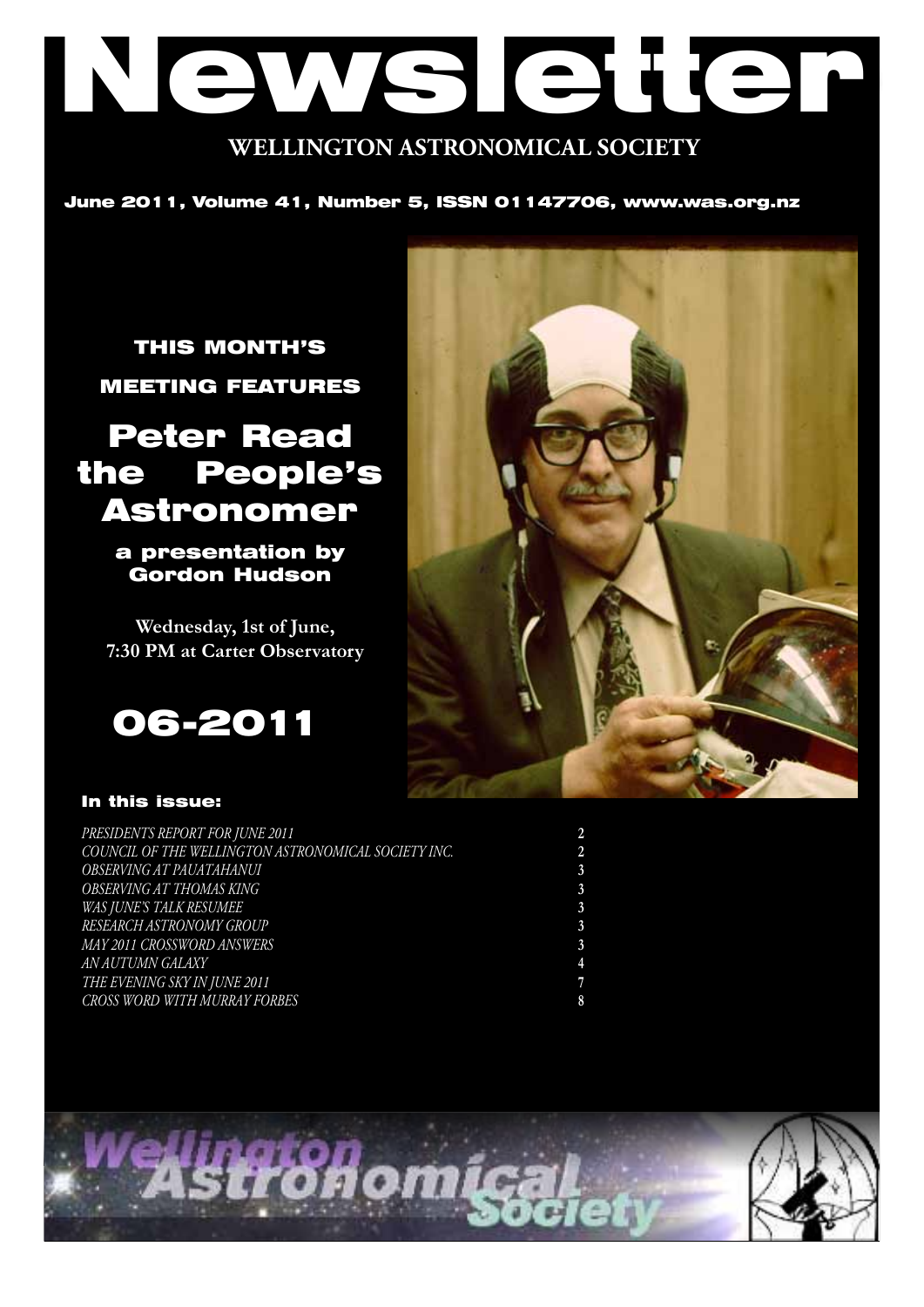

## Presidents Report for June 2011

The month of May was very quiet on the astronomy scene although we have had one or two good nights but that was about all.

Last months talk was a DVD called 'Telescope Hunting the Edge of Space' this was a two part story but it was too long at 137 minutes for our meeting night so we only showed the first half.

Last months observing at Pauatahanui was the most successful we have had with a clear sky and about 10 people turned up and Chris was still there at 11pm.

Chris also runs Tawa College observing every Friday evening and this is well attended by the students.

The Pauatahanui observing was on May 21st which we decided at 5pm to cancel . At the time it was cloudy but it did clear up in Porirua at about 7pm but not in Wellington till later. Seeing conditions were not good. The next observing at Pauatahanui will be on 4th June starting at 7pm.

We are still trying to get our 6" dobsonians returned so that they can be checked. So if you have one we would like it returned at the next meeting. I have already have two returned.

We have other members waiting for these telescopes.

Before our next meeting the RASNZ conference will be over and I don't arrive back in Wellington until the night before our meeting so that means that the newsletter has to be finished before I go to the conference and may be a bit shorter than usual.

We are still requiring members to assist at the Carter Observatory observing on Saturday nights so if you haven't volunteered yet now is your chance to do so. Register your name with our

secretary Ross Powell on 389 9765.

Our treasurer John Talbot is still away overseas and will not be back in time for our next meeting so most of our treasury accounts will have to wait a little longer.

#### **I will be presenting this month's talk, an extended version of the talk I am presenting at the RASNZ conference. "Peter Read the Peoples Astronomer".**

We have been offered to anyone who wants to buy a couple of 16" mirror blanks of annealed pyrex 35mm thick should ring 04 236 7688.

**Gifford Observatory are seeking trustees so if you think you have what it takes to become a trustee of the observatory: write to: Marilyn Head at 105 Owen Street, Newtown, Wellington or email marilyn@actrix.co.nz**

#### **Starlight Confererence**

We have registered a new domain name for the Third International Starlight conference. This is http://starlight2012.org

Which should link automatically to the website hosted at the Dept of Physics and Astronomy.

Please bring the conference to the attention of all your friends and colleagues who might be interested in this meeting.

## COUNCIL OF THE WELLINGTON ASTRONOMICAL SOCIETY INC.

*President:*  **Gordon Hudson** gordon@kpo.org.nz Ph 04 236 5125

*Vice-President*: **Roger Butland** roger.j.butland@xtra.co.nz Ph 04 478 0419

*Secretary:* **Ross Powell** rossalanpowell@gmail.com Ph 04 389 9765

*Treasurer:* **John Talbot** john.talbot@xtra.co.nz Ph 04 293 4620

*Newsletter Editor:*  **Hzaritina Mogosanu** editor@was.org.nz

#### *Committee*

**Frank Andrews** frank.andrews@paradise.net.nz **Chris Monigatti** chrismon@xtra.co.nz Mob o21 890 222

**John Homes** john.homes@actrix.co.nz

**Aline Homes** aline.homes@actrix.co.nz

*Positions Outside Council Email newsletter* **Murray Forbes** murray\_forbes@xtra.co.nz

**www.was.org.nz**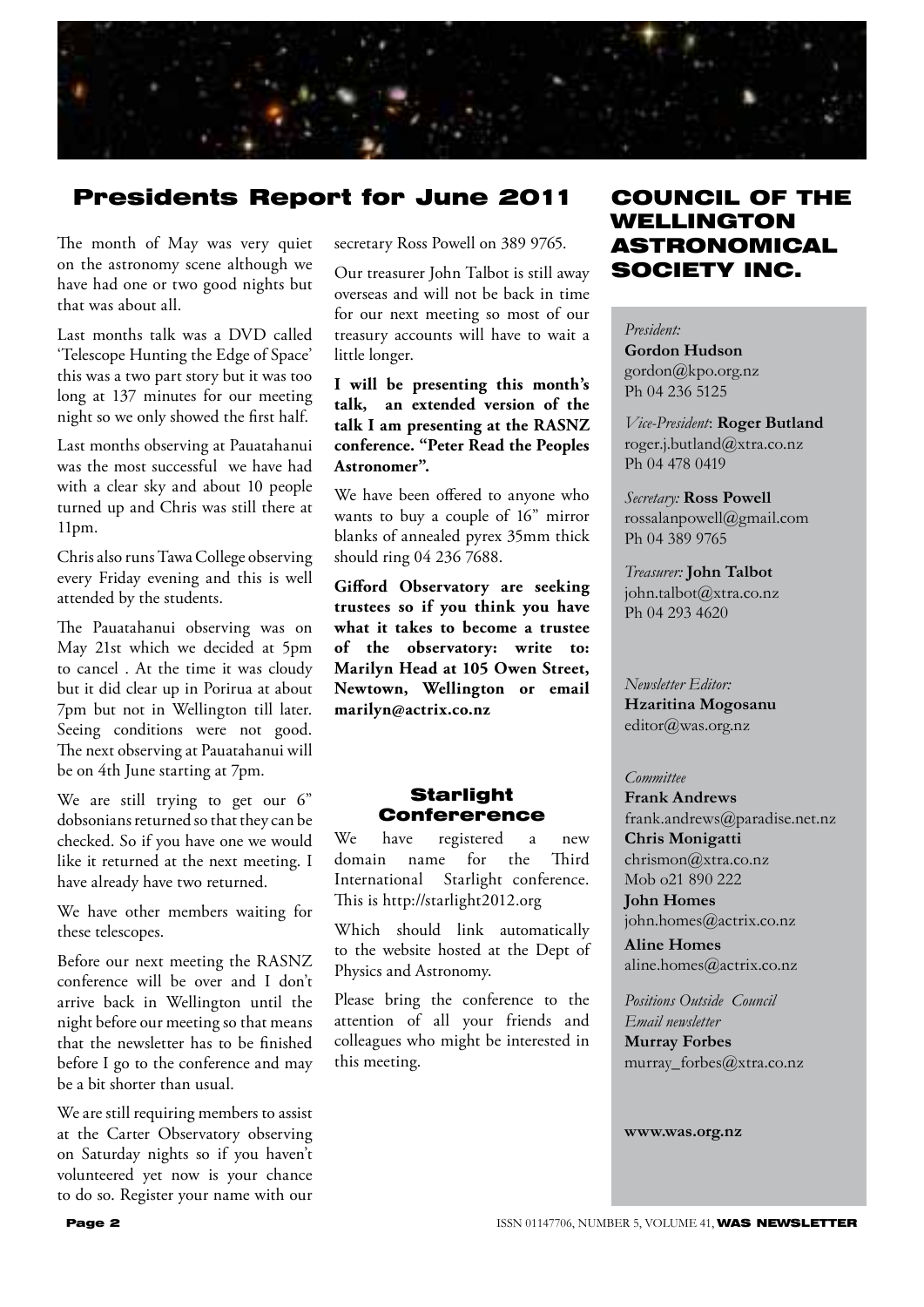

## OBSERVING AT PAUATAHANUI

The next observing evening at Pauatahanui is on June 4th starting at 7.00 pm. **If doubtful please ring Chris Monigatti on his mobile 021 890 222 to see if the session is going ahead.**

## OBSERVING AT THOMAS KING

All public observing evenings will be held at the Thomas King Observatory run by our Observatory Director Ross Powell. from 7:00 pm. **Ring Ross on 389 9765 t**o check if there are public observing evenings on most FRIDAYS, starting as soon as it gets dark depending on the weather and Ross's availability.

## WAS June's talk resumee

**Presenter: : Gordon Hudson** 

**Duration:** approx. 50 minutes

#### **Abstract**:

 "Peter Read, the People's Astronomer"

This presentation will show much about the late Peter Read featuring his two sons who will be shown on screen and much about Peter's past along with many photos and some of his achievements such as: an Artist; an Actor; TV Front Man; an Educator; an Entertainer and an Astronomer. His telescopes will also feature.

## Research Astronomy Group

**The main areas we have decided to focus on are Variable Stars and Occultations. Many of the group already observe one or both.**

Murray Forbes is leading the Variables group and set us home work to map and locate a known eclipsing binary variable star RS Cha (Chameleon) also known s Tycho 9403-1987-1 at RA 8:43:12, Dec -79:04. This should be visible above 0 deg altitude year round so is not season dependant. John Talbot is leading the Occultation group and is publishing predictions for the Wellington area on our web site at http://was.org.nz/01Occs.html.

These include both Lunar events that should be visible in a 6 inch telescope and Minor Planet events that may be a bit dimmer but which have high probability of being seen. Even if you do not have recording equipment it can be fun in the evening to observe a star disappearing behind the dark edge of the moon during the first half. Or if you like getting up real early and want a harder challenge try for some bright reappearances during the second half of the cycle.

*The Research group meets each month at 6:30pm before the main meeting.*

Please feel free to come along and join in if you are interested. This is also a good time to bring along that telescope or observing problem you may have for discussion.

## May 2011 **Crossword** answers

#### **Across**

*1. PROCYON' brightest star in Canis Minor; 3. POLARIS' The North Star; 6. ION' an arrested atom; 7. LMC' could be mistaken for a cloud; 9. DEWCAP' used to prevent moisture condensing on a telescope; 12. APHELION' one phial (anagram); 16. PANDORA' a shepherd satellite of Saturn's F ring, also the first women in Greek mythology; 19. APOGEE' When the Moon is furthest from the Earth; 20. IO' One of the Galilean satellites; 21. HST' an orbiting telescope; 23. AZIMUTH' horizontal angle around the sky; 24. NORTH' thorn (anagram); 25. DAY' 24 hours; 26. SEYFERT' type of galaxy with unusally bright nucleus; 29. KIWI' New Zealander; 31. ALGOL' Demon star; 32. SCORPIUS' constellation with a sting; 34. EQUINOX' 23rd September; 37. HOUR' unit of time; 38. ZODIAC' also a small inflated rubber boat; 41. LOKI' volcano on Io; 43. BOLIDE' A meteor that appears to explode; 44. DARWIN' proposed theory of evolution; 45. SMC' satellite galaxy to the Milky Way; 46. FUSION' process that powers stars; 48. GAS' solid, liquid or ...; 49. SETI' A serious search for aliens (abbrev); 51. REFLECTOR' type of telescope; 53. ENCELADUS' end clause (anagram); 54. BLUEMOON' Once in a ...;* 

#### **Down**

*1. PELE' volcano on Io; 2. NUTATION' Causes small changes in RA and Dec coordinates; 3. PLEIADES' The Seven Sisters; 4. NOON' midday; 5. ECLIPTIC' plane of Earth's orbit around the Sun; 8. BIGBANGTHEORY' A cosmological model; 10. PAVO' The Peacock constellation; 11. PHOBOS' A Moon of Mars; 13. SYRTISMAJOR' A dark, triangular plateau near the Martian equator; 14. HELIUM' second most common element; 15. EARTH' Tellus; 17. NOVA' a new star; 18. VEGA' alpha*  Lyr; 22. SCHMIDT, type of telescope; 27. *LUMINOSITY' The intrinsic brightness of a star; 28. HALO' angels and galaxies both have one; 30. ICE' frozen liquid; 32. SPIRAL' type of galaxy; 33. UFO' flying saucer; 35. COSMICRAYS' High energy particles that impact the Earth at near light-speed.; 36. GIBBOUS' a phase of the Moon; 39. CLUSTER' An open or globular ...; 40. VENUS' a very cloudy planet; 41. LATITUDE' allow some leeway; 42. MASS' I weight 6 times less on the Moon, but still have the same ???; 47. DENEB' alpha Cygnus; 50. ATOM' smallest indivisible piece of a element; 52. LEO' A lion circling the Earth;*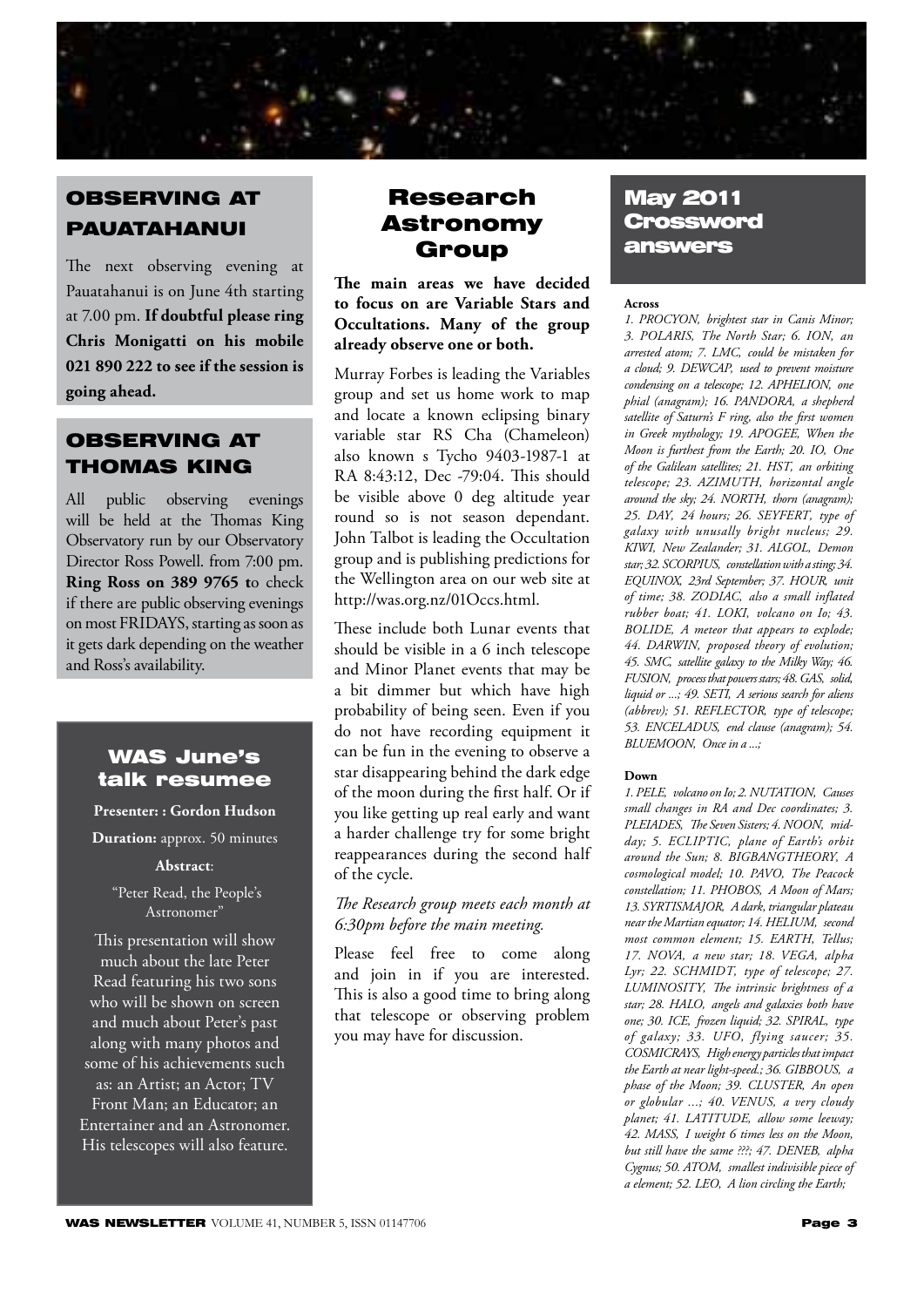

## An Autumn Galaxy



### *by John Field*

This autumn the weather has not been the best for observing or imaging; even viewing the early morning planetary conjunction has been difficult. Clear nights have been few and far between and most of those have been clear have been around the time of the Full Moon. On the few nights available I have attempting to image some "faint fuzzies". Previously I have unable to do long enough exposures to capture galaxies but with the new mount and guiding system I have been able to lengthen exposure times to  $4 - 8$  minutes before sky glow becomes a problem.

This month I have chosen an image of the southern spiral galaxy NGC 2997.

NGC 2997 can be found in the constellation of Antila and shines at magnitude 10. It is a tilted to us on an angle of 45 degrees allowing us wonderful view of the galaxies spiral structure. The blue colour of the spiral arm comes from the young hot stars that have recently formed in these areas. The central core has yellowish hue coming from the much older stars that inhabit galactic cores.

Two faint dark spiral features can be seen on either side of the core. NGC is estimated to be about 24 million light years away. Total exposure time 4 hours and 18 minutes, images were taken over two nights and then the images were combined in Deep Sky Stacker, along flats and darks, and the final image processed in Photoshop.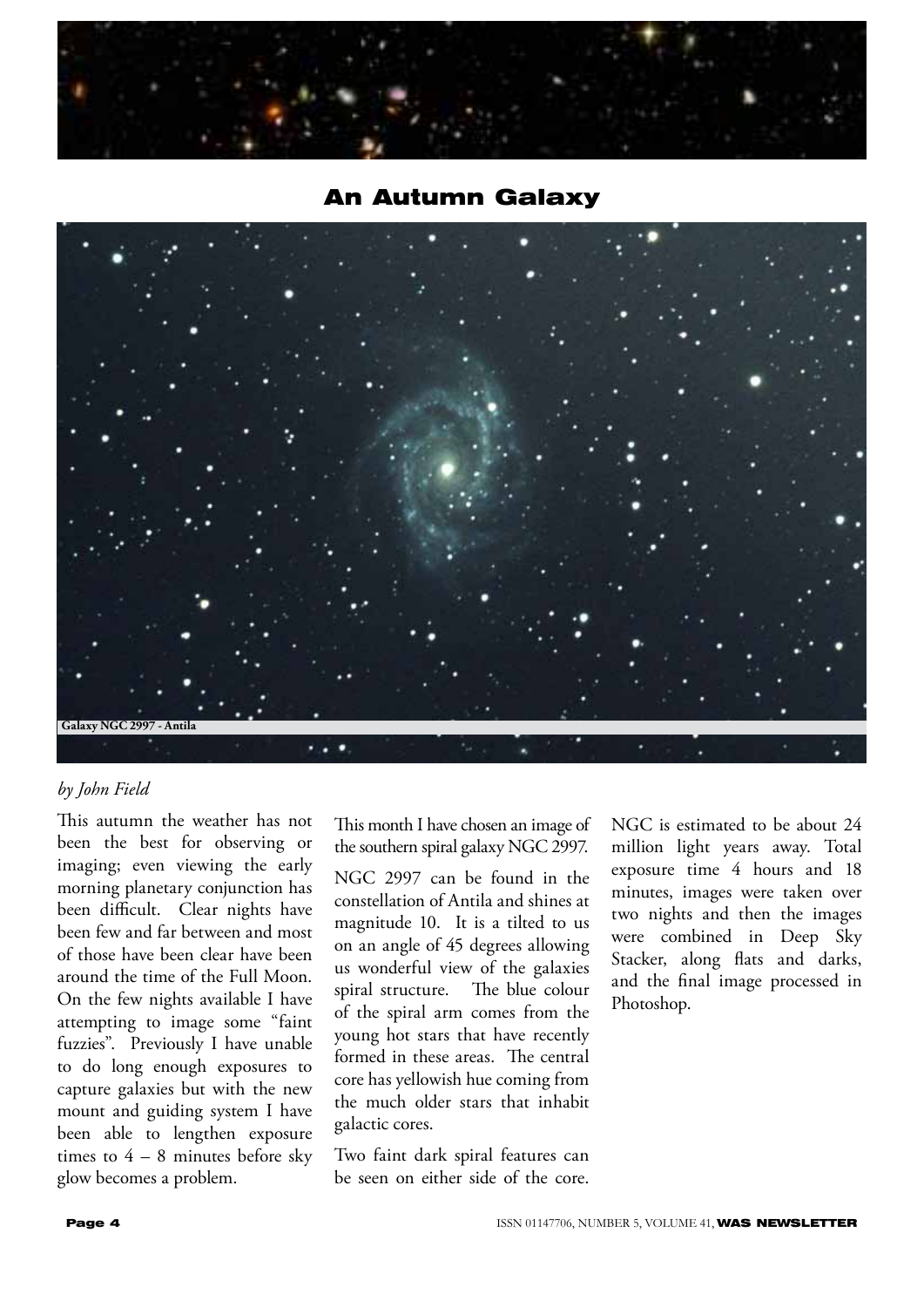

#### **PRESENTER CARTER OBSERVATORY**



| <b>Start date:</b>     | Immediate                                                   |
|------------------------|-------------------------------------------------------------|
| <b>Position terms:</b> | Casual positions available - Weekdays / Weekends / Evenings |
| Location:              | Botanic Gardens, Wellington                                 |

Carter Observatory has been revitalised. This world class visitor attraction and education facility reopened its doors in March 2010 with a multimedia exhibition and digital full dome planetarium dedicated to celebrating the stories of the Southern Skies.

As a Carter Presenter you will be presenting planetarium shows, taking gallery tours and holiday workshops, and operating our historic telescope. You will proactively provide guidance to all our visitors all while ensuring an enjoyable and safe experience.

If you have proven excellence in delivering a quality customer service and have natural charisma and confidence to excite, engage and inspire a variety of audiences, we want to hear from you. A high standard of personal presentation is essential.

A full position description is available on request from jobs@carterobservatory.org.

If the role interests you and you feel you can excel within this position, please complete an application form from our website and send this in with a covering letter and your CV to jobs@carterobservatory.org.

#### Applications close: Wednesday 1<sup>st</sup> June 2011, 5pm

To find out more about Carter Observatory please visit our website **www.carterobservatory.org**

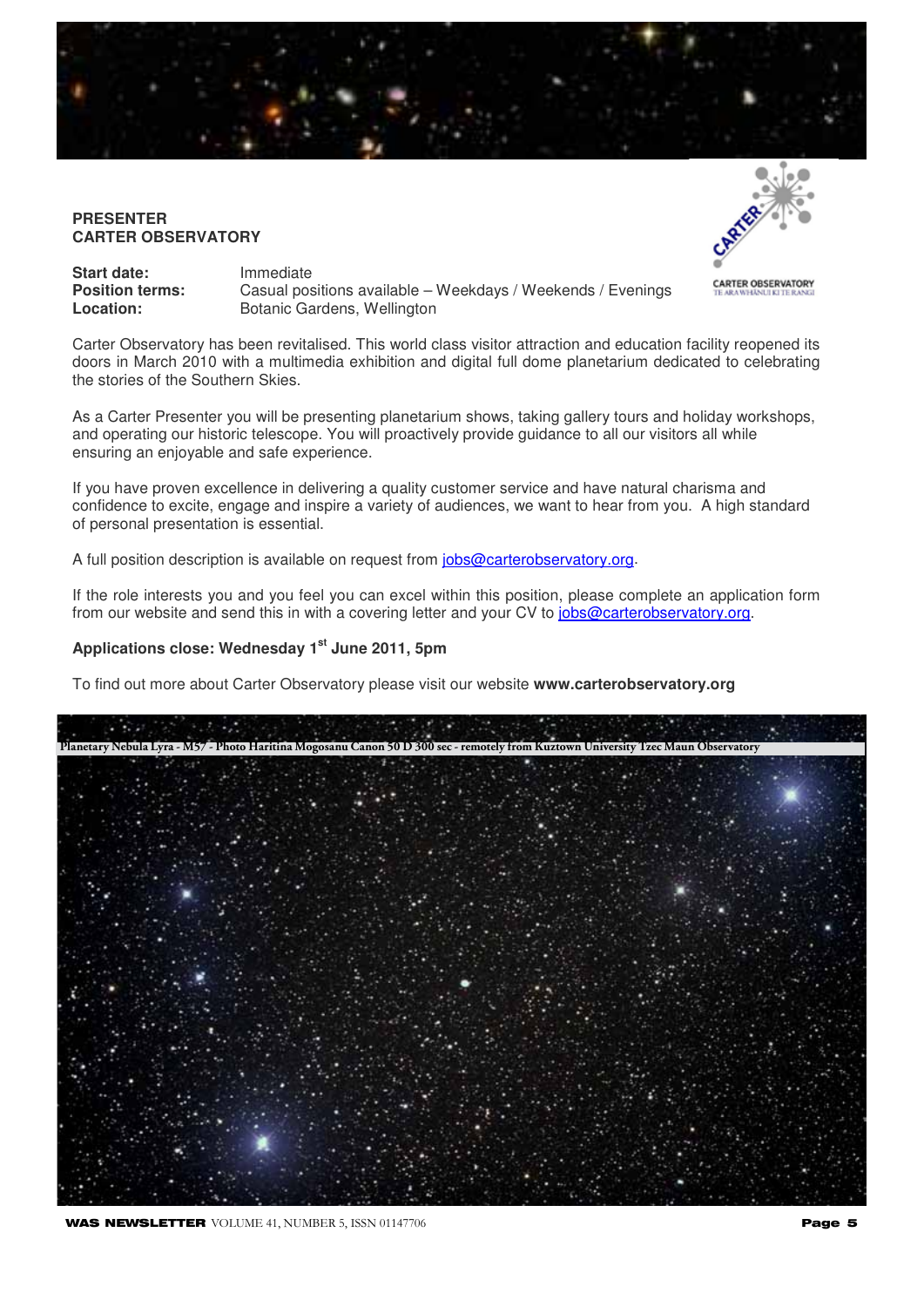



#### Evening sky in June 2011

To use the chart, hold it up to the sky. Turn the chart so the direction you are looking is at the bottom of the chart. If you are looking to the south then have 'South horizon' at the lower edge. As the earth turns the sky appears to rotate clockwise around the south celestial pole, SCP on the chart. Stars rise in the east and set in the west, just like the sun. The sky makes a small extra westward shift each night as we orbit the sun.

Sirius twinkles colourfully in the west before setting. Canopus is in the southwest, swinging down to the south through the night. South of overhead are Alpha and Beta Centauri, with the Southern Cross (Crux) to their right. Further to the right are the Diamond Cross and False Cross, with a bright region of Milky Way above them. Saturn and Spica make a matched pair midway up the north sky; Saturn is the lower one. Below them orange Arcturus often twinkles red and green. The Scorpion is on its back midway up the eastern sky with Sagittarius below it. Jupiter, Venus, Mercury and Mars are in the dawn sky. The moon is totally eclipsed on the morning of June 16.

Chart produced by Guide 8 software; www.projectpluto.com. Labels and words added by Alan Gilmore, University of Canterbury's<br>Mt John Observatory, P.O. Box 56, Lake Tekapo 7945, New Zealand. www.canterbury.ac.nz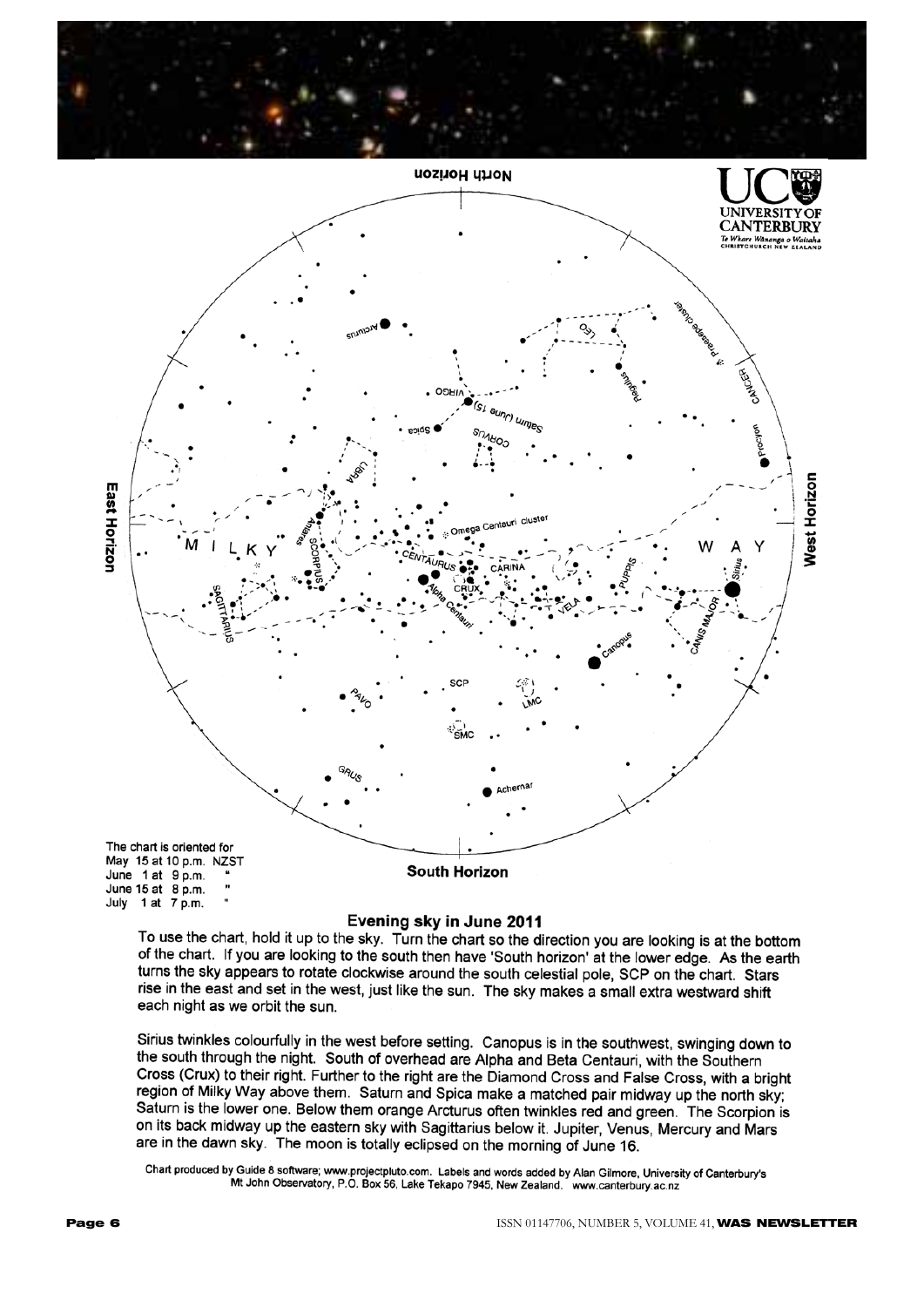## The Evening Sky in June 2011



Sirius, the brightest star, appears low in the western sky at dusk before setting in the southwest. It twinkles with all colours like a diamond. Canopus is higher in the southwest sky, circling lower into the south later on. Crux the Southern Cross, with Beta and Alpha Centauri, is south of overhead. Scorpius, upside down, is midway up the eastern sky. Below it is Sagittarius; its brighter stars making 'the teapot'.

Midway down the north sky are Saturn and Spica, similar in brightness. Saturn is the lower of the two and has a creamy colour. Spica is bluish. Below and right of them is orange Arcturus often twinkling red and green. Arcturus is 120 light years\* away and 37 times brighter than the sun. It is the fourth brightest star in the sky after Sirius, Canopus and Alpha Centauri.

Crux, the Southern Cross, is south of the zenith. Beside it and brighter are Beta and Alpha Centauri, often called 'The Pointers' because they point at Crux. Alpha Centauri is the closest naked-eye star, 4.3 light years away. A telescope shows it is a binary star: two suns orbiting each other in 80 years. Beta Centauri and many of the stars in Crux are hot, extremely bright blue-giant stars hundreds of light years away. Canopus is also very luminous and distant.

Scorpius is midway up the eastern sky, lying on its back. Its brightest star is orange Antares, marking the scorpion's heart. Antares is a red giant star: 600 light years away and 19 000 times brighter than the sun. Red giants are much bigger than the sun but much cooler, hence the orange- red colour. They are dying stars, wringing the last of the thermo-nuclear energy from their cores. Antares will end in a spectacular supernova explosion in a few million years.

The Milky Way is brightest and broadest in the southeast toward Scorpius and Sagittarius. It remains bright but narrower through Crux and Carina then fades in the western sky. The Milky Way is our edgewise view of the galaxy, the pancake of billions of stars of which the sun is just one. The thick hub of the galaxy, 30 000 light years away, is in Sagittarius. A scan along the Milky Way with binoculars will find many clusters of stars and some glowing gas clouds. Relatively nearby dark clouds of dust and gas are silhouetted as holes and slots in the Milky Way.

The Clouds of Magellan, LMC and SMC, are in the lower southern sky, easily seen by eye on a dark moonless night. They are two small galaxies about 160 000 and 200 000 light years away. They are only a fraction the mass of our galaxy but still contain billions of stars.

Saturn's rings are "opening" now after being edge-on in recent years. A small telescope will show the rings and Saturn's biggest moon Titan about four ring-diameters from Saturn. Other smaller moons appear as faint stars close to Saturn. Saturn is around 1400 million km away. In June Saturn is close to the star Gamma Virginis, also known as Porrima. It is a double star -- two stars orbiting each other -- but the stars are now close together and difficult to separate in a telescope.

**Jupiter** (not shown) rises in the east around 4 a.m. It shines brightly with a steady golden light. Brilliant silver **Venus** rises in the northeast after 6 a.m.

At the beginning of June **Mars** is above Venus, looking like an orange 'star' much fainter than Venus. **Mercury** is below Venus and bright. By mid month Mercury will have disappeared into the twilight and Venus is very low in the dawn. Around the 20th Mars will be right of Matariki, the Pleiades star cluster, which is just appearing in the dawn twilight. Jupiter is 830 million km away. Mercury, Venus and Mars are all on the far side of the sun; their distances 200 million, 250 million and 340 million km respectively at mid month.

On the morning of June 16 we see the start of a **total lunar eclipse**. The full moon begins to move into Earth's outer shadow at 5:23. It touches the dark inner shadow, the umbra, at 6:23. By 7:22 it is fully in the umbra. Being exactly opposite the sun, the totally eclipsed moon sets at sunrise.

*\*A light year (l.y.)is the distance that light travels in one year: nearly 10 million million km or 1013 km. Sunlight takes eight minutes to get here; moonlight about one second. Sunlight reaches Neptune, the outermost major planet, in four hours. It takes four years to reach the nearest star, Alpha Centauri.*

Notes by Alan Gilmore, University of Canterbury's Mt John Observatory, P.O. Box 56, Lake Tekapo 7945, New Zealand. w w w . c a n t e r b u r y . a c . n z 110410